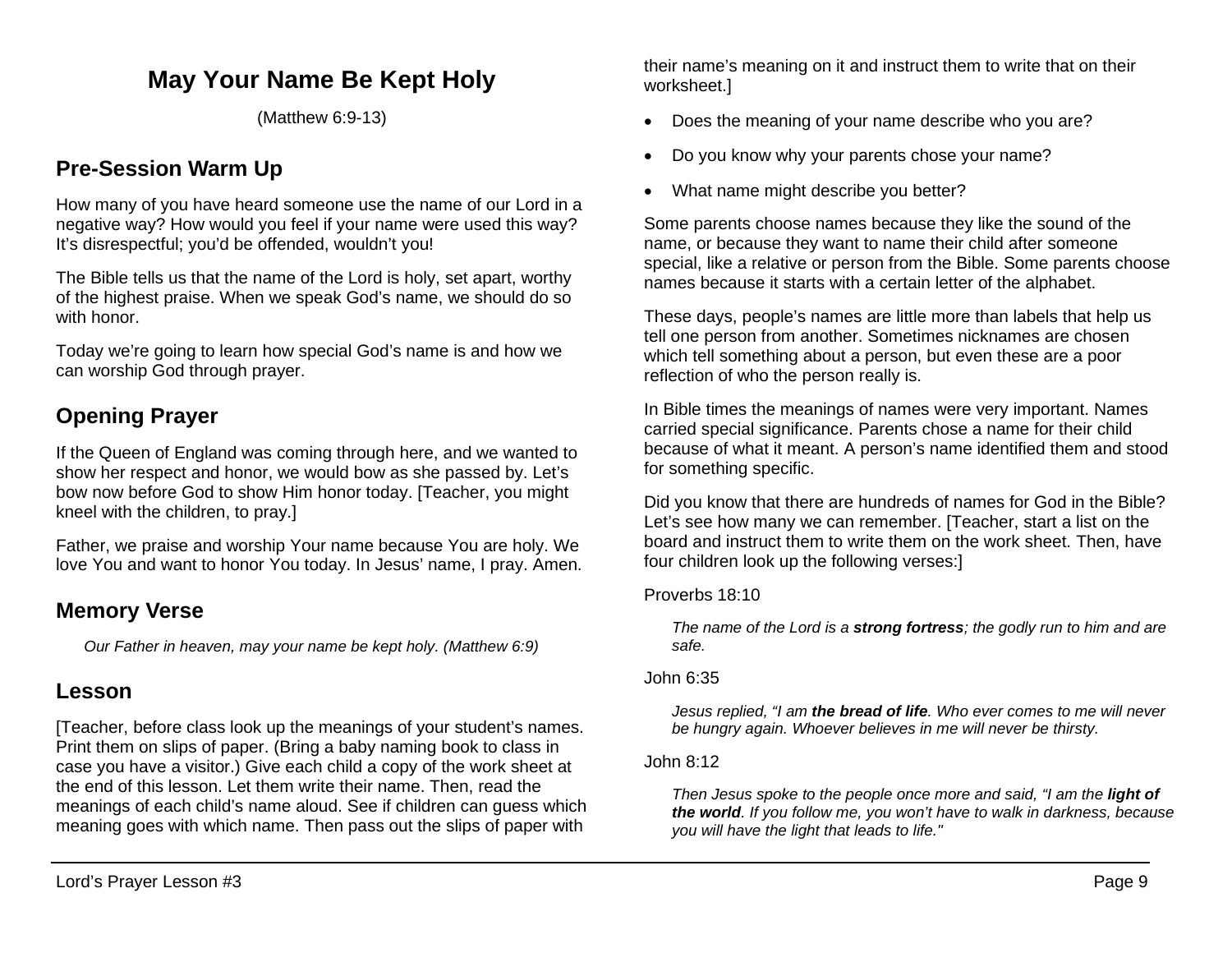*For a child is born to us, a son is given to us. The government will rest on his shoulders. And he will be called: Wonderful Counselor, Mighty God, Everlasting Father, Prince of Peace.*

There are many other names for God. For example:

- Christ Messiah Savior
- **Emmanuel** (God With Us)
- **Everlasting** Father
- 
- 
- The Lord is My Shepherd
- God Almighty God Who Prince of
- Peace
- King of Kings Lord of Lords Bridegroom
	-
	- Alpha and Omega (the beginning and the end)

#### Why do you think God has different names?

To many the names *God* or *Lord* say little about God's character, His ways, His power and His authority. That's why the Bible God reveals His names to His people rather than allowing them to choose names for Him. He wanted people to know what He is really like.

### *Keep His Name Holy*

We have been learning about the Lord's Prayer. Last week we learned that we start the prayer by calling upon "*Our Father in heaven*."

Next, we learn that it's important to keep His name holy.

Matthew 6.9

*Our Father in heaven, may your name be kept holy.* 

- What do you think "*holy*" means? (Holy means "*set apart*.")
- Can you give any examples of something that is holy? What is something that is very special that you should treat with respect? (Mom's special china?)
- What does it mean to say that God's name is holy?

That means that His name is to be kept special. When you pray, quiet yourself and think about how great God is. Then begin your prayer by honoring God's name. Pray, "*Father, we admire You, we adore You, You are wonderful, excellent and marvelous. You deserve our praise... We honor Your holy name*."

It's important for you to remember Who you're talking to. Think about it. You're talking to the creator of the whole universe! He's allknowing, all-wise, and all-powerful; He has more power than any other being. He can answer your prayers! Having this in your mind when you begin praying, gives you confidence.

God is perfect and pure. We should be amazed at how holy he is! It's only right that we give him honor and respect.

The Bible tells us about a man named David. Before David killed Goliath and became famous, he was a shepherd boy. It was his job to take the sheep out on the range to eat and fatten up. Sometimes he was out there all alone for long periods of time. It must have been lonely out there for him; there was no radio or TV to keep him company.

And, it was dangerous work, too, because often wild animals would come and attack the sheep. He'd have to be brave and fight off lions and coyote.

- Redeemer
- 

Sees Me

- Lamb of God Rock The Way, the Truth and the Life
	- Creator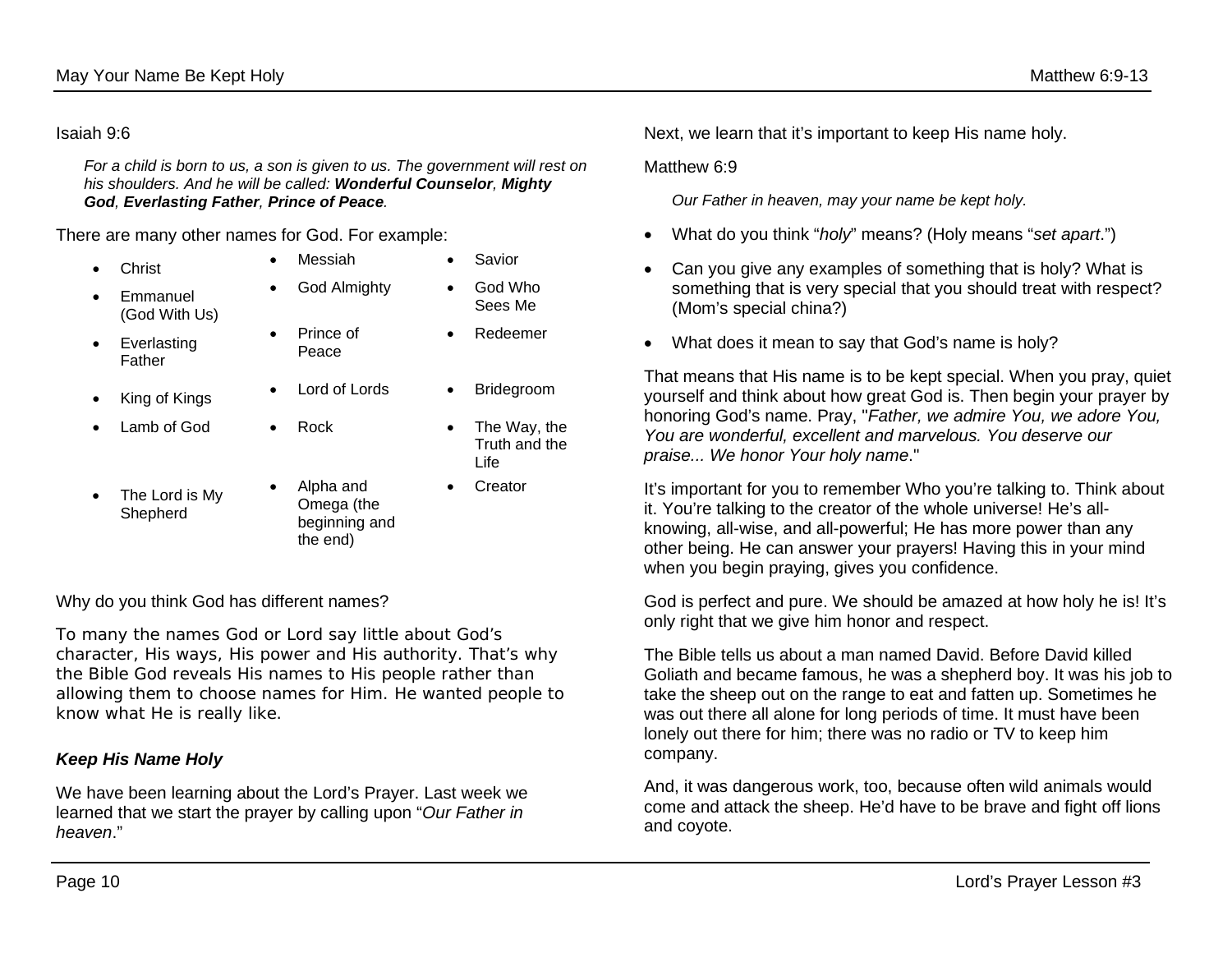He must have spent his quiet hours looking around at the beautiful world that God has made – the trees, and the sun, and the moon and the stars. To fill up the lonely hours in the night, he would play a harp and sing songs. Most of his songs were prayers to God. In some of his songs he asks God for help. Some songs tell others about how great God is. Other songs are prayers of worship, telling God how wonderful and holy He is. Many of David's songs are written down in our Bibles in the book of Psalms.

#### Psalm 100 [Teacher, read…]

*Shout with joy to the LORD, all the earth! (2) Worship the LORD with gladness. Come before him, singing with joy. (3) Acknowledge that the LORD is God! He made us, and we are his. We are his people, the sheep of his pasture. (4) Enter his gates with thanksgiving; go into his courts with praise. Give thanks to him and praise his name. (5) For the LORD is good. His unfailing love continues forever, and his faithfulness continues to each generation.*

- How did David worship God? (He shouted with joy; worshipped with gladness, came singing with joy...)
- Which of these things do you do as you pray to God?
- What words or phrases in this psalm remind us that God is holy or that he should be honored? (Lord is God! He made us, He's good, His love is unfailing; He is faithful.)
- What can we learn from David's example?

#### *Make a Joyful Noise*

Psalm 149:1

*Praise the Lord! Sing to the Lord a new song. Sing his praises in the assembly of the faithful.*

Let's practice worshipping God with prayer songs. A prayer of worship, like Psalm 100, should tell God how great he is, just as a cheer for your favorite sports team would. A prayer of worship is not a prayer where we list all the things we need. It's a way of telling God we think He's the best! Look at Psalm 148 to get some ideas. Think of what words and actions you could do to show God how much you love Him.

[Teacher, divide the children into small groups. Encourage older children to partner with younger ones. Have each group write a prayer of worship and then share it with the other groups.

Encourage kids to be creative. Suggest that they consider setting their prayer to music (they might use a popular tune and write new words to it), creating a rap or cheer, or writing a prayer they would all whisper together. They could also add dance steps and/or hand motions to it. Remind the children that they can use some of the names of God in their prayers too.

Remind them that even though they're letting the others hear their prayer, they are really speaking to God. After each group has shared its prayer of worship, gather kids together.]

- Did these prayer songs help you worship God?
- How do you think God feels when He hears these prayers?
- How do you feel expressing these thoughts to God?
- Could you offer as much praise and worship to God if He wasn't holy? Why or why not?

The prayers of David and the prayers you all have shared remind us that we can worship God through prayer.